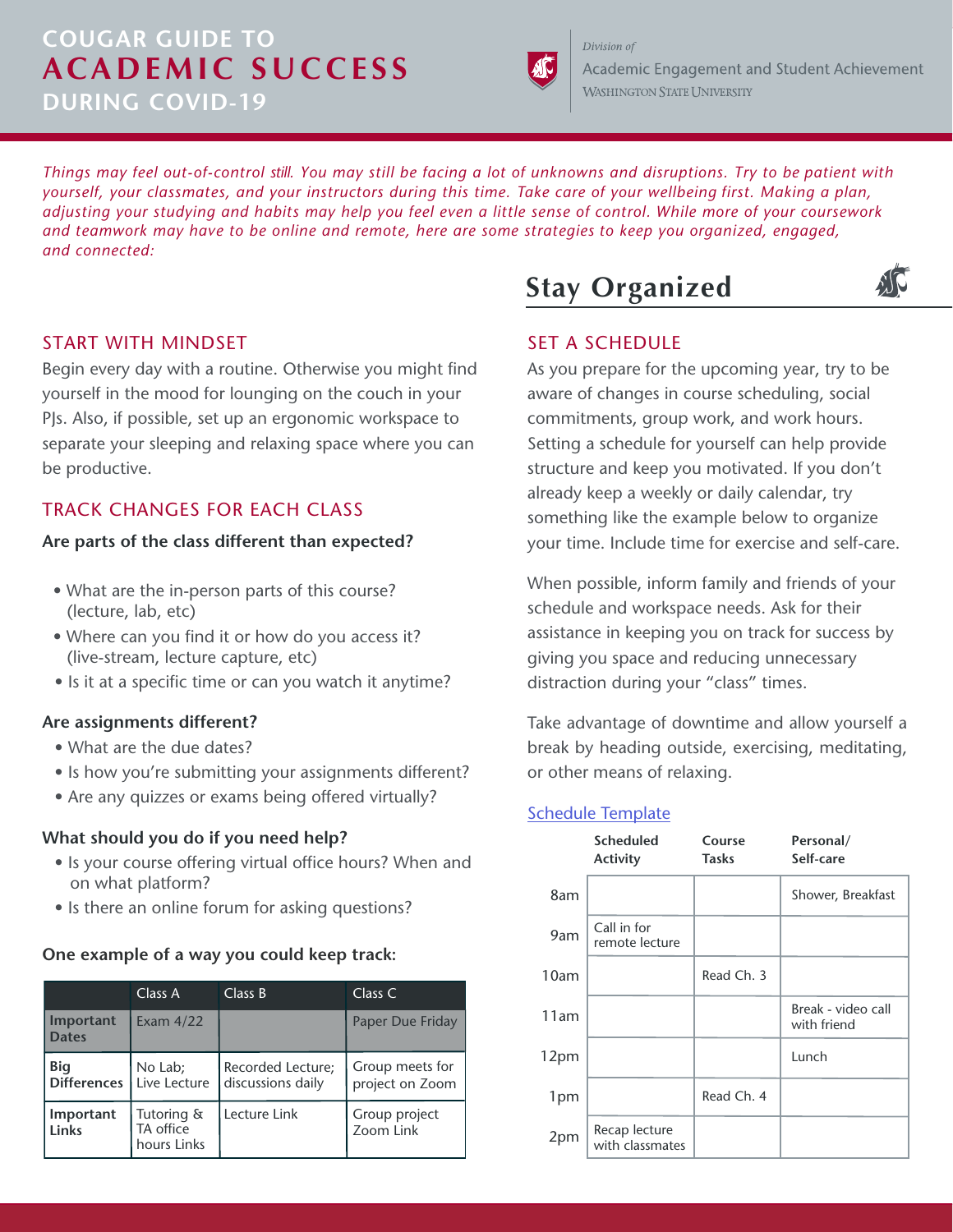# **Stay Engaged**



## TRADE YOUR STRATEGIES FOR NEW ONES

The situation has changed so your routines and methods may continue to change during this time. There are many ways to study, and you can [connect with an Academic Coach in WSU's ASCC](https://ascc.wsu.edu/ascc-during-covid-19-closure/?lor=0&utm_source=mass_mailer&utm_medium=email&utm_content=568341&utm_campaign=uni_targeted_emails) to learn more about what may work for you. Adapting habits will help you be successful.

| If You                                                           | <b>Then Try To</b>                                                                                   |
|------------------------------------------------------------------|------------------------------------------------------------------------------------------------------|
| Study at a library or coffee shop                                | Study in a chair next to a bookshelf, or at a table with some<br>coffee brewing and music playing    |
| Enjoy background noise                                           | Play white noise or study music on your favorite music app                                           |
| Study in groups                                                  | Zoom a group of classmates via phone or computer for study<br>and socializing                        |
| Thrive on tight timelines                                        | Work with others to set and keep yourself accountable to<br>your schedule                            |
| Use in-person tutoring or<br>writing support                     | Use the virtual tutoring and writing services offered through<br><b>ASCC and the Writing Program</b> |
| Need help finding resources with<br>the library locations closed | Send an email or chat online with WSU library staff                                                  |

# AVOID MULTITASKING

If you're doing more work on your own and your time is less structured, you might be more tempted to multitask. Many people think they can do multiple things at once. But research shows us that [only about 2% of the](https://www.psychologytoday.com/us/blog/brain-trust/201202/is-your-brain-multitasking)  [population can multitask.](https://www.psychologytoday.com/us/blog/brain-trust/201202/is-your-brain-multitasking) Even if you feel like you're multitasking, you're probably not… really, you're switching between tasks very quickly (some call this "micro-tasking").

## *The downsides of multitasking and micro-tasking:*

**Assignments take longer.** Each time you come back to an assignment (from Instagram for example), you have to get familiar with it, find your spot, remember what you were going to do next, etc.

**You'll make more mistakes.** Distractions and switching between tasks tires out the brain.

**You'll remember less.** When your brain is divided, you're less able to commit what you're learning to long-term memory (because [it doesn't get encoded properly into your brain\)](https://www.ncbi.nlm.nih.gov/pubmed/10868332).

# AVOID DISTRACTIONS

Activate your phone's Do Not Disturb function, close your social media and email apps, put on some noise canceling headphones – use all of the tools you need to stay focused. This isn't always easy or feasible, but there are always steps you can take to decrease distractions from the world around you.

### **A NOTE FOR PARENTS**

and those with young ones in the house -

Working around children can be difficult. Where necessary, working after bedtime or during nap time may be the only option. Ask for help: from instructors, from classmates, and loved ones. Use the resources you have available to do the best you can.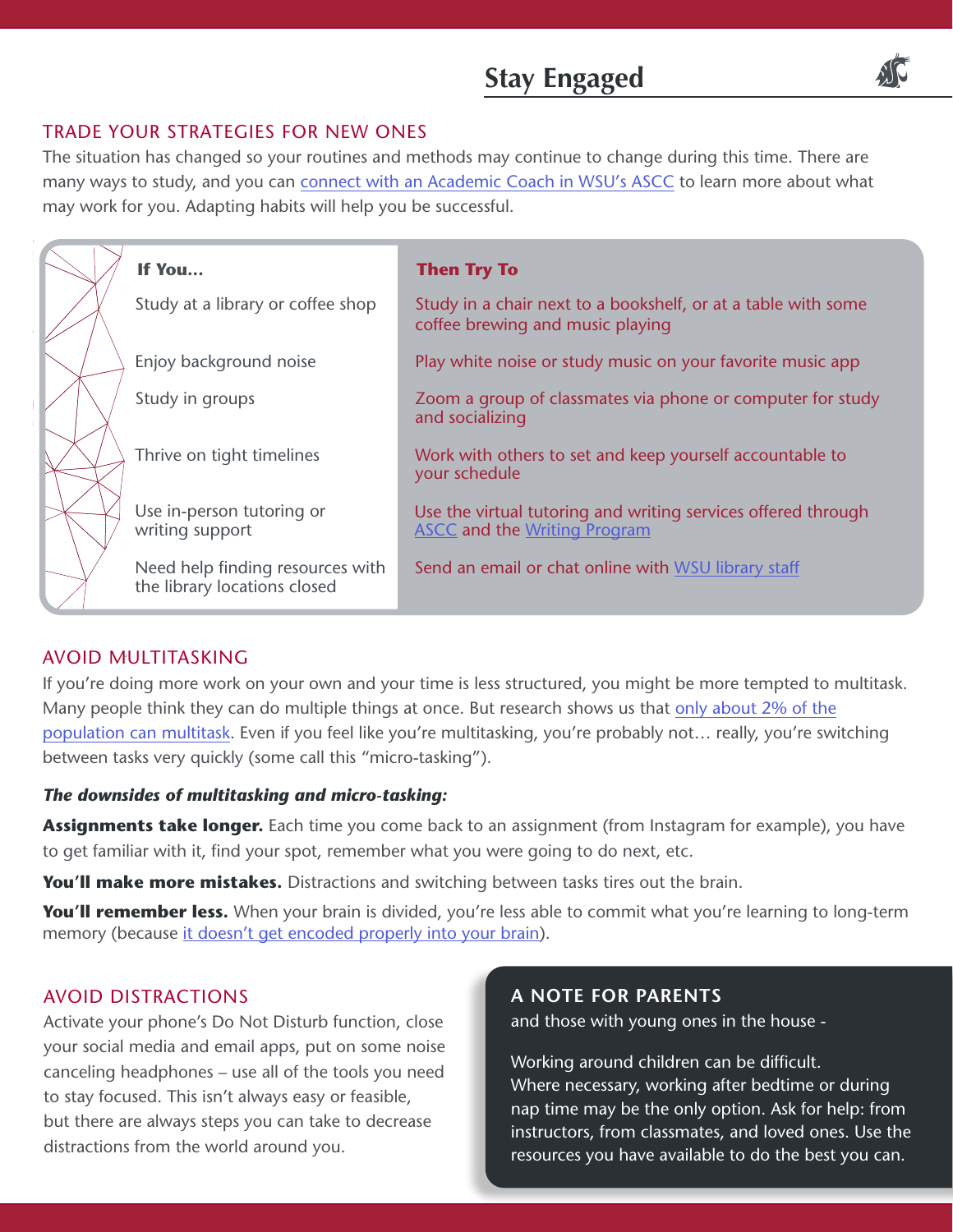## WORK WITH A GROUP OR TEAM

Remote and in person collaboration will look a little different, but it is definitely possible.

**Do your part** and don't be afraid to hold your group mates accountable for their parts.

**Communication is key.** Connect early and often with group or team members about shared assignments and projects.

**Meet Regularly.** Schedule FaceTime or Zoom meetings regularly with your team members to stay up to date and on task.

**Set purpose and share notes.** All team members should have a purpose for each meeting and take shared notes so you can all contribute and follow along.

**Keep video open while working.** Zoom with teammates while working for optimum efficiency, ensure everyone is on the same page, and reduce likelihood of putting off work.

## **Check on each other and ask for backup.**

If someone has been absent from your group meetings or chat, ask them directly if they're still able to participate in the project. If you aren't getting responses within a day or two, let your instructor know. It isn't being petty, it's your team's responsibility.

## **MAKE THE MOST OF VIDEO LECTURES**

**Stick to your instructor's schedule as much as you can.**  Staying on schedule will help you have a feeling of normalcy and prevent you from falling way behind.

**Find out how to ask questions.**  Is there a chat feature? Is there a discussion forum?

# **Stay Connected**



## LEAN ON EACH OTHER

Even if we limit how much face-to-face time we spend with others on campus, connecting with family and friends might be more important than ever. And staying in touch with instructors, classmates, and group mates is still important for continued classwork.

### *Here are a few ideas:*

Schedule FaceTime, Snapchat, and Zoom calls with family and friends.

Zoom with classmates to study, support each other, and keep up on your schoolwork.

Connect with your university resources virtually:

- Attend instructor office hours
- Participate in [workshops](https://ascc.wsu.edu/academic-services/workshops/) and activities offered through WSU
- Connect with WSU and dozens of departments and organizations on social media



## *PLEASE REMEMBER, THIS WILL PASS.*

If COVID-19 has disrupted your plans, changed your living situation, or for any reason feels like it came at the worst possible time, remember: *this is*  **temporary.** You'll find your way as it settles down. You'll get back on track, and things will get back to normal. We don't know when, but it will happen.

*Until then, take a deep breath, do your best, get some rest, and [wash your hands.](https://washyourlyrics.com/)*